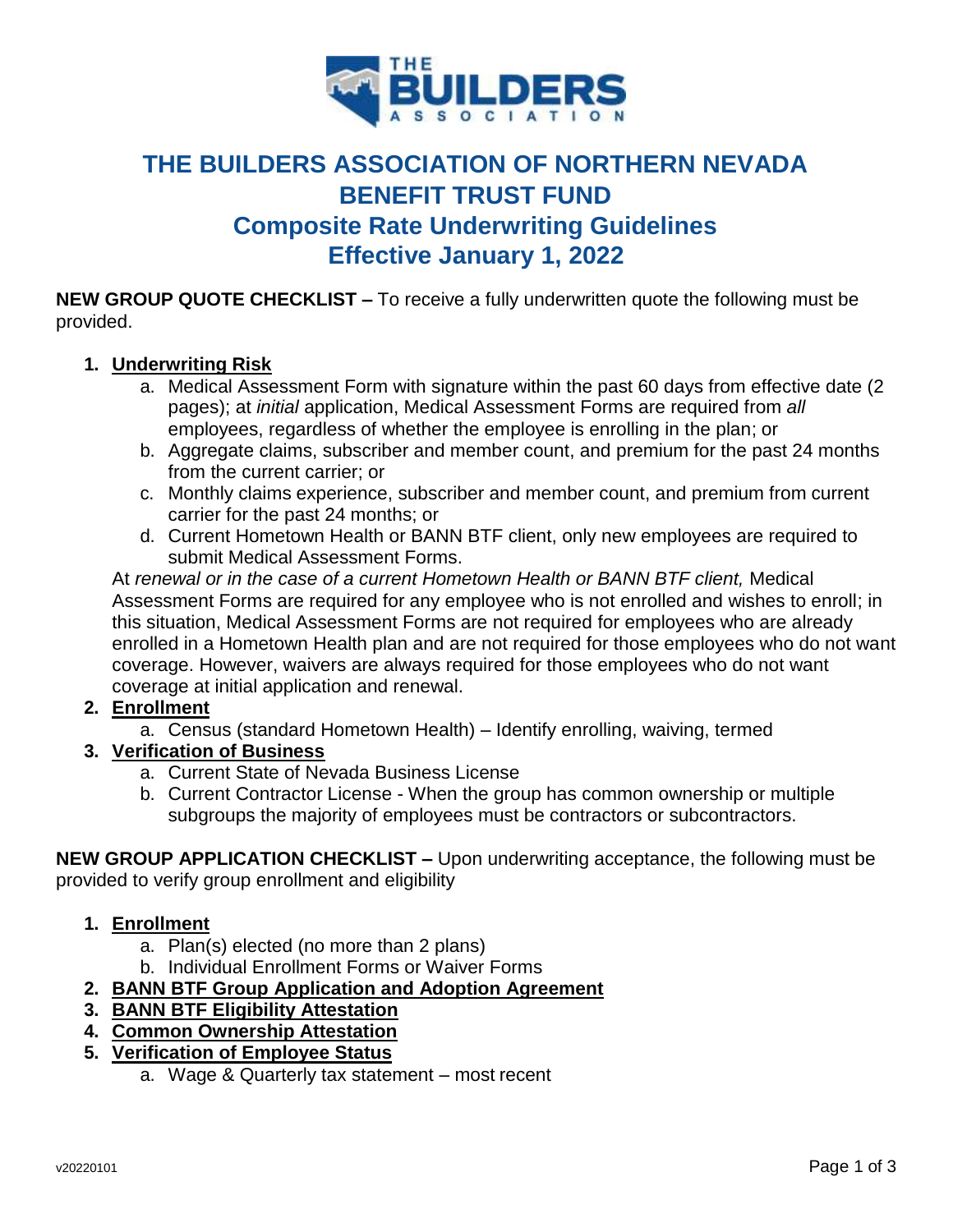

b. Two pay periods for new employees to include employee name, wages state and other deductions, hours worked in pay period

# **6. Other**

- a. Employer must contribute 50% of employee monthly premium
- b. 50% participation of eligible employees is required
- c. Current BANN membership verified
- d. Estimated premium "binder check" based on actual enrollment. 75% of premium must be paid for new and renewing groups.

### **BROKER REQUIREMENTS**

Must be appointed by Hometown Health.

### **NEW GROUP SUBMISSIONS**

For a group to obtain final rates, all documentation must be received and completed before the process can begin. The Underwriting Department must receive all completed documentation by the 20<sup>th</sup> of the month prior to the effective date. If Underwriting requires additional information, a later effective date may be assigned.

All groups are required to provide all the documentation noted on the New Group Application Checklist. If the group is a new company, it is required that the group is in business long enough to provide the required documentation (i.e. wage & quarterly or tax forms).

#### **RENEWAL GROUPS**

Upon renewal, all groups will be underwritten for continued coverage under BANN BTF composite rates. If a group is no longer eligible for the composite rates based on medical and pharmacy claims or other factors presented at time of renewal, other plan options will be presented.

Groups currently enrolled with coverage through Hometown Health will have opportunity to enroll at the group's renewal date. A break in contract will not be allowed except during the renewal period for BANN BTF composite rates (currently April 1). A group may only submit an application for review once per year. If a group no longer qualifies for BANN BTF composite rates, they will need to wait at least 12 consecutive months to submit for underwriting again.

Groups currently enrolled in a Hometown Health plan must submit Medical Assessment Forms for employees that are not covered by Hometown Health and who would like to enroll in BANN composite rates during the underwriting process or they will not qualify for BANN BTF composite rates.

#### **EMPLOYEES IN WAITING PERIOD**

When processing a new group, medical assessment forms on all eligible employees and any employee currently in their waiting period (as long as they are eligible within two months of the